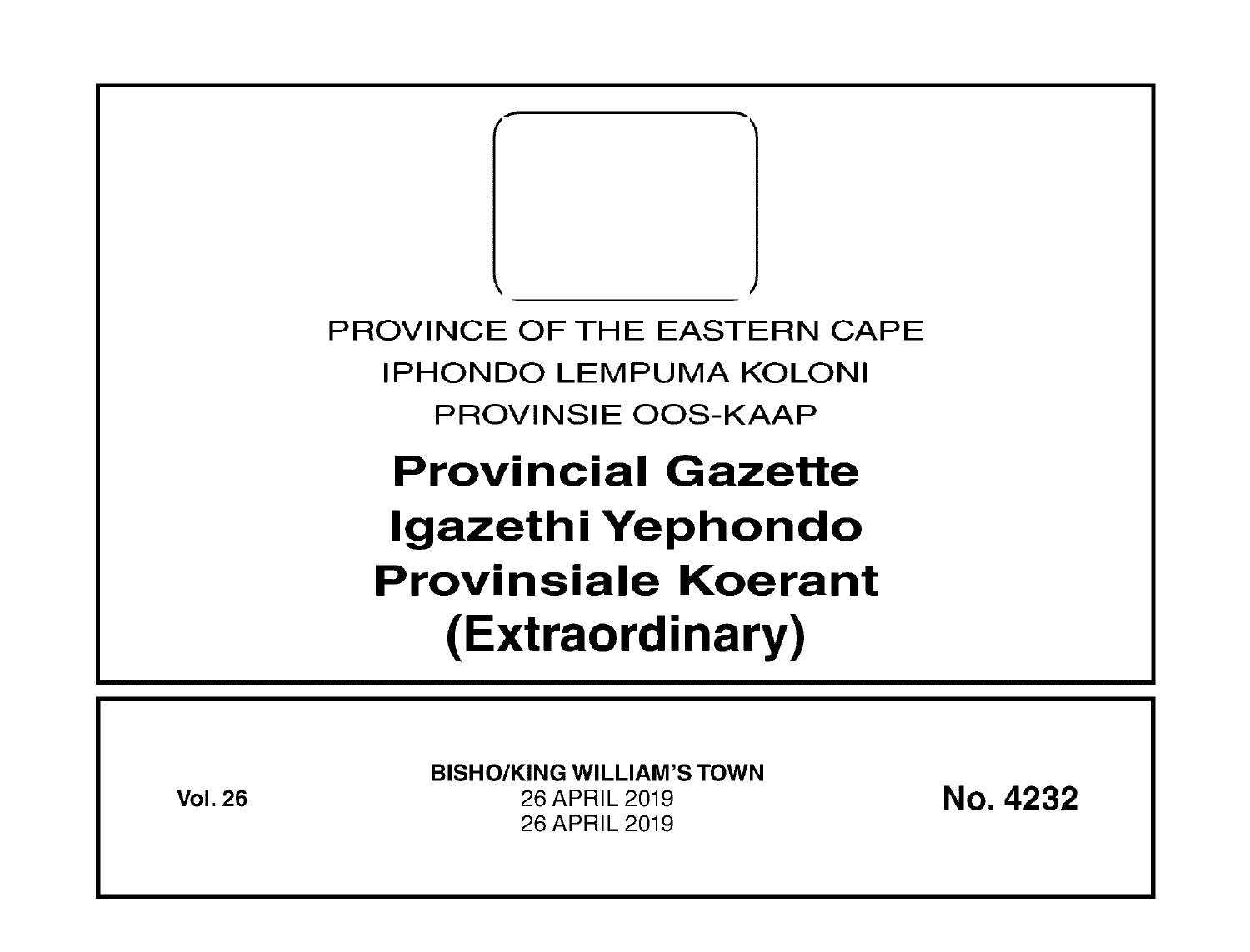### **CONTENTS**

|     |                                                                                                         | Gazette<br>No. | Page<br>No. |
|-----|---------------------------------------------------------------------------------------------------------|----------------|-------------|
|     | <b>PROVINCIAL NOTICES • PROVINSIALE KENNISGEWINGS</b>                                                   |                |             |
| 121 | Local Government: Municipal Electoral Act, 2000: Election Timetable: Ward 35 and Ward 37, of the Nelson | 4232           |             |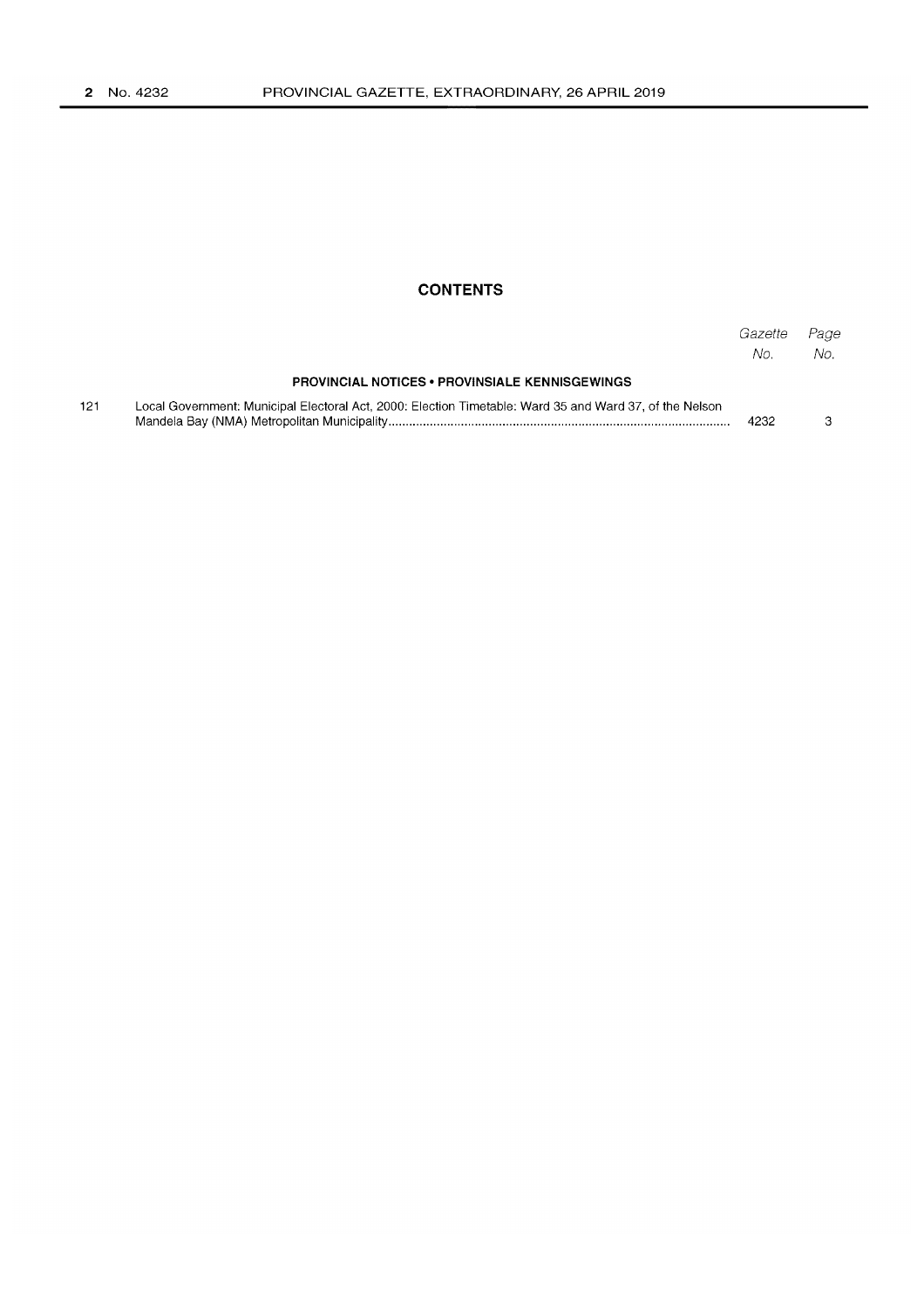# PROVINCIAL NOTICES • PROVINSIALE KENNISGEWINGS

### PROVINCIAL NOTICE 121 OF 2019

## ELECTORAL COMMISSION

## ELECTION TIMETABLE

The Electoral Commission hereby gives notice that it has in terms of section 11 of the Local Government: Municipal Electoral Act, 2000, compiled the election timetable set out below to apply to the municipal by-elections to be held on 15 May 2019 in respect of Ward 35 and Ward 37 of the Nelson Mandela Bay [NMA] Metropolitan Municipality; as proclaimed by Provincial Notice number 116 of 2019, as published in the Provincial Gazette Extraordinary No. 4227 of the Eastern Cape Province, dated 18 April 2019. A reference to "section" in this election timetable is a reference to that section in the Local Government: Municipal Electoral Act, 2000 (Act No. 27 of 2000).

## Cut-off time for act to be performed

1 An act required in terms of this Act to be performed by not later than a date in the election timetable must be performed before 17:00 on that date, unless otherwise specified.

## Certification of the voters' roll

2 By 18 April 2019 the chief electoral officer must certify the segments of the voters' roll for the voting districts to be used in the by-elections in terms of section 6(2)(a).

## Notice that lists of addresses of voting stations are available for inspection

3 By 18 April 2019 the chief electoral officer must give notice that copies of a list of voting stations and their addresses will be available for inspection at the office of the Commission's local representative in terms of section 19(5).

## Notice of route of mobile voting stations

4 If the Commission decides to use mobile voting stations in the byelections, the Commission must by 26 April 2019 give notice of the route, including the locations and estimated times of stopping of each mobile voting station in terms of section 22(1).